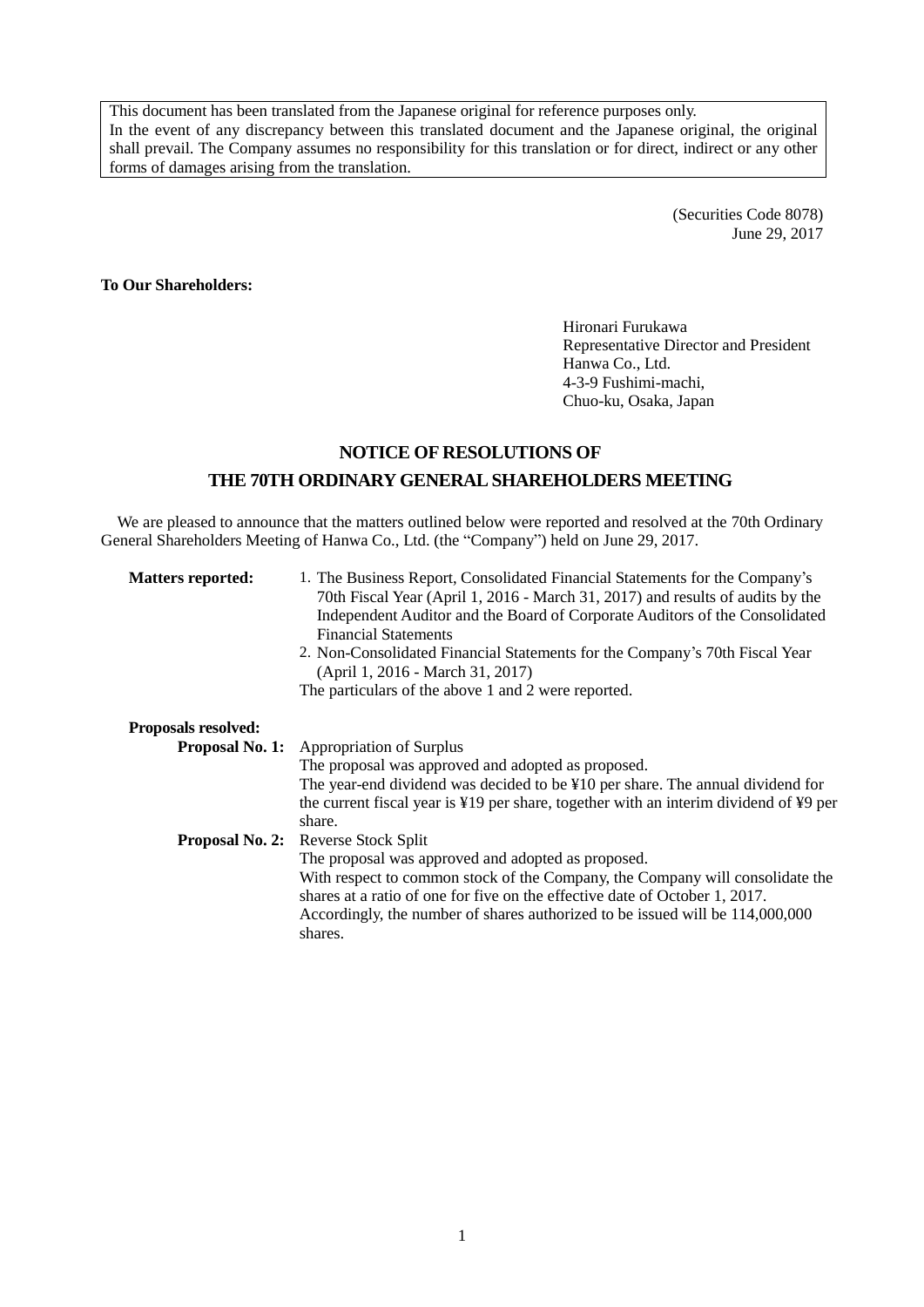### **Proposal No. 3:** Partial Amendments to the Articles of Incorporation

The proposal was approved and adopted as proposed.

- The details of the changes are as follows.
- (1) The Company revised Article 2. (Purpose) to enable a flexible response to new businesses.
- (2) From the perspective of strengthening governance, the Company deleted Article 23. (Person authorized to convene the board of directors meeting and act as chairman) so as to delegate authority by, for instance, authorizing each director to convene the board of directors meeting and act as chairman.
- (3) For the purpose of enhancing the supervising function of the Board of Directors and clarifying the executive officer system which has been introduced, the Company added a new provision of Article 27 concerning executive officers and deleted some positions of directors with special titles, which overlap the titles under the executive officer system, from Paragraph 2 of Article 22.
- (4) The Company made changes to the numbering of articles due to the other additions, changes, and deletions to Articles, revisions to wording, and other necessary changes.
- **Proposal No. 4:** Election of Fourteen (14) Directors

The proposal was approved and adopted as proposed. Shuji Kita, Hironari Furukawa, Hiroshi Serizawa, Akihiko Ogasawara, Yasumichi Kato, Hidemi Nagashima, Yoichi Nakagawa, Yasuharu Kurata, Osamu Seki, Ryuji Hori, Hiromasa Yamamoto, Yasushi Hatanaka, Yoichi Sasayama and Chiro Ideriha were elected as Directors and assumed their respective offices. Osamu Seki and Ryuji Hori are Outside Directors.

**Proposal No. 5:** Election of Two (2) Corporate Auditors The proposal was approved and adopted as proposed. Hideo Kawanishi and Naoyuki Togawa were elected as Corporate Auditors and assumed their respective offices.